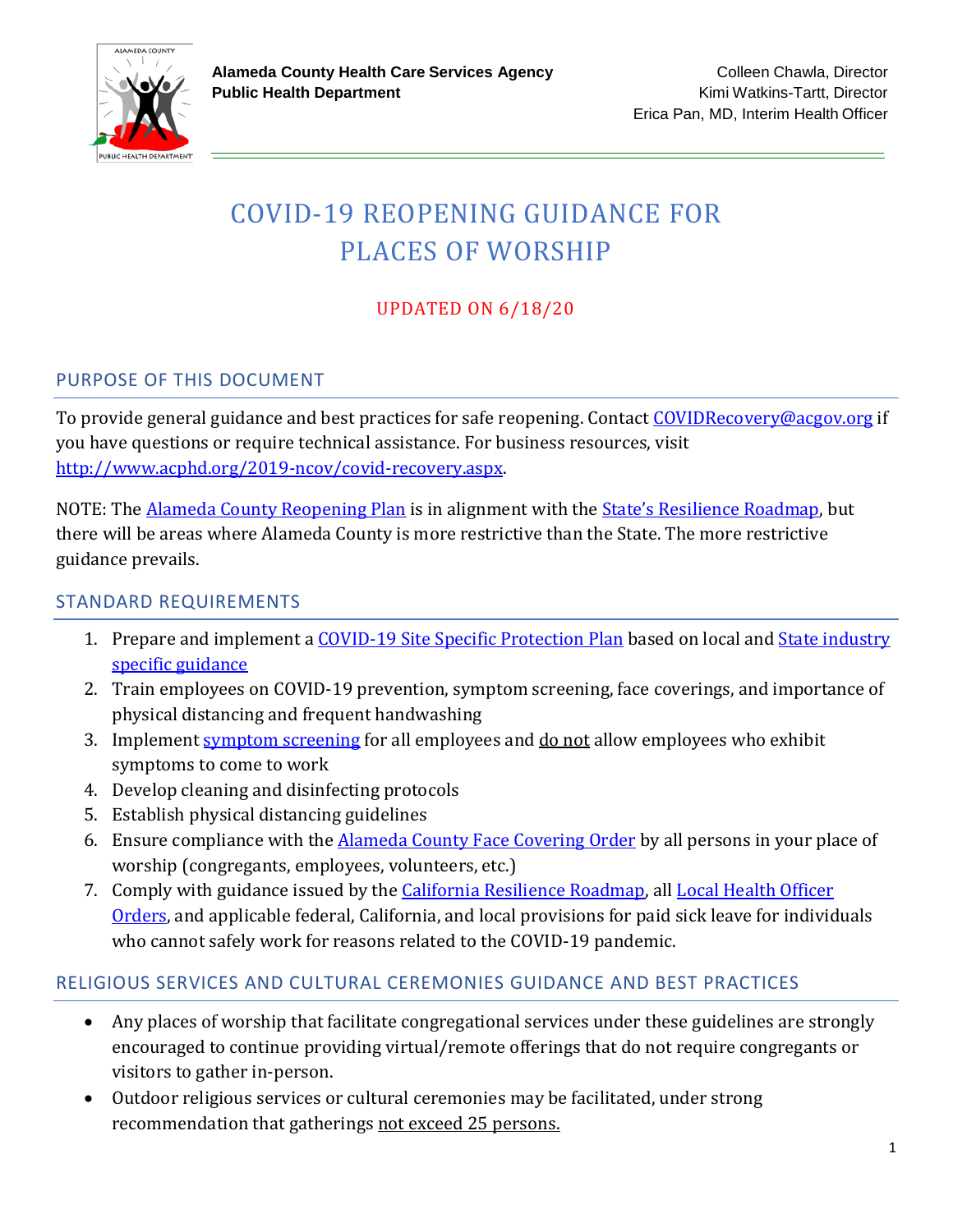- Physical distancing of six feet must be maintained between individuals and/or households and congregants must wear face coverings.
- Indoor religious services or cultural ceremonies may occur on a first come first served basis not to exceed 100 persons, or 25% of the facility's maximum occupancy, whichever is less. The Alameda County Health Officer strongly recommends 25 persons or less. Individual places of worship may establish lower occupancy limits if desired. Physical distancing of six feet must be maintained between individuals and/or households and congregants must wear face coverings.
- Small religious gatherings that bring together stable Social Bubbles of 12 or fewer people from different households with proper precautions including physical distancing and face coverings to the extent possible may continue.
- Provide vehicle-based gatherings with proper precautions including face coverings when windows are open and keeping vehicle passengers within the same household. See vehicle-based [guidance.](http://www.acphd.org/2019-ncov/health-officer-orders.aspx)
- Establish protocols for frequent cleaning and disinfection of commonly used surfaces (e.g. pulpits and items on pulpits, microphones, door handles and railings) and high traffic areas such as lobbies, hallways, and chapels.
- Discourage use of shared items such as prayer books, hymnals, prayer rugs, offering plates, etc. Alternatively, ensure items are only handled by one individual or household during the service, and placed away for 1-3 days before next use.
	- o If available, use technology friendly applications for display of scripture and collection of offerings (e.g. Venmo, CashApp, etc.)
- Utilize tape and/or signage to arrange seating and close off rows in order to guide congregants and visitors to sit at least six feet from each other. Have a staff member or volunteer direct the flow of traffic to organize seating arrangements.
- Discontinue food and beverage offerings, particularly those that are self-serve and/or potluck and family-style. Provision of food and beverages is strongly discouraged, but if served utilize singleserve, disposable containers and ensure individuals serving food wash their hands frequently and wear disposable gloves and face coverings.
- Suspend singing, chanting, and other group recitation activities where aerosol generation is dramatically increased. We strongly discourage singing, chanting, and other group recitation activities even if individuals are wearing face coverings. Broadcast previously recorded audio for celebratory ministry.

## RITUAL CEREMONIES (FUNERALS, WEDDINGS, BAPTISMS, BRIS, ETC.) GUIDANCE AND BEST **PRACTICES**

- Consider reducing visitor capacity and/or stagger visitation times for ritual ceremonies.
- Funeral services may be facilitated with up to 25 persons in attendance, should be conducted outdoors if feasible, and physical distancing of six feet and face coverings must be maintained. Food and beverage not allowed.
- Implement modified religious or cultural practices when washing or shrouding bodies of those who have died from COVID-19 in accordance with CDC guidelines.